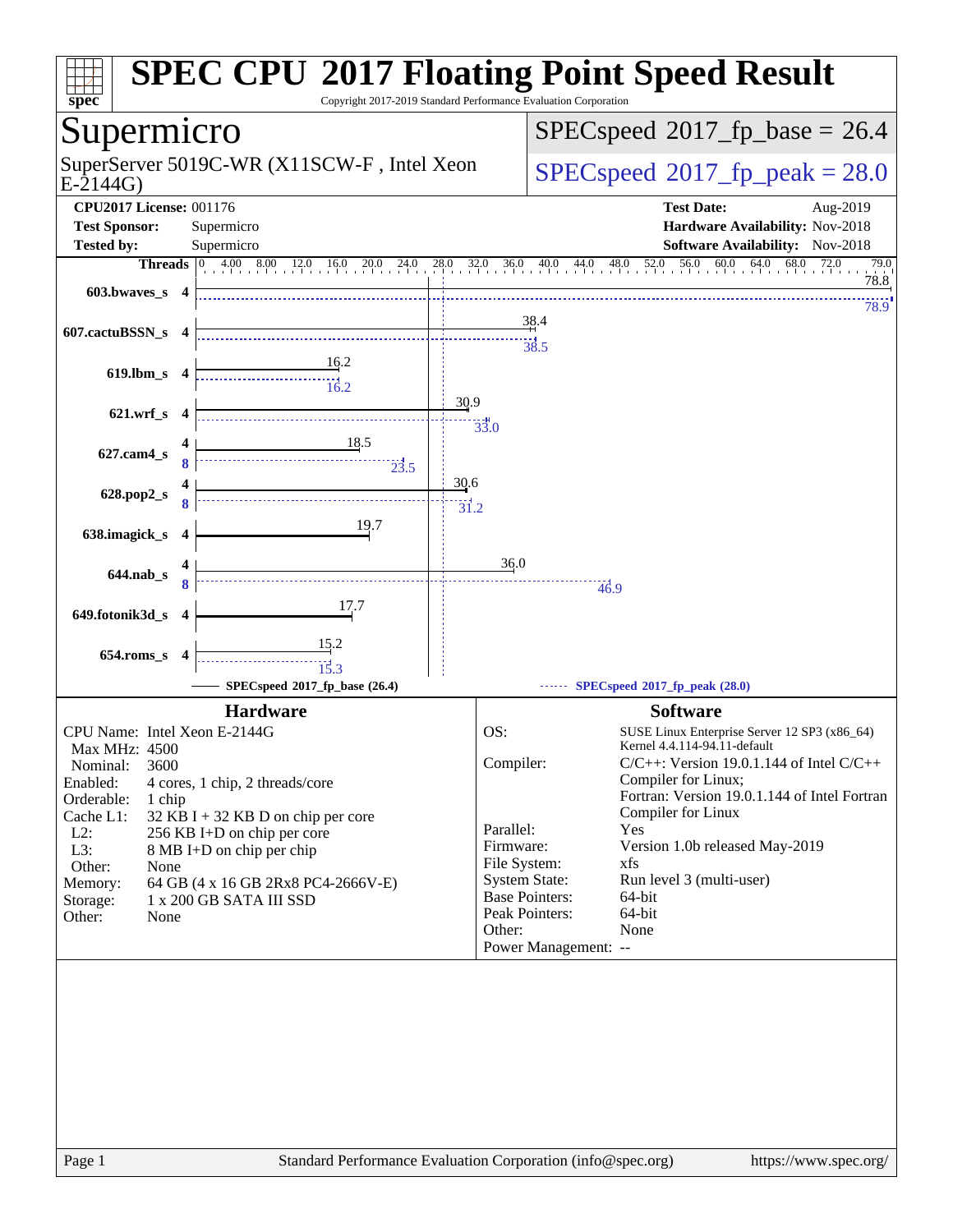

Copyright 2017-2019 Standard Performance Evaluation Corporation

## Supermicro

E-2144G) SuperServer 5019C-WR (X11SCW-F, Intel Xeon  $SPEC speed^{\circ}2017$  fp\_peak = 28.0

 $SPECspeed*2017_fp\_base = 26.4$  $SPECspeed*2017_fp\_base = 26.4$ 

**[CPU2017 License:](http://www.spec.org/auto/cpu2017/Docs/result-fields.html#CPU2017License)** 001176 **[Test Date:](http://www.spec.org/auto/cpu2017/Docs/result-fields.html#TestDate)** Aug-2019

**[Test Sponsor:](http://www.spec.org/auto/cpu2017/Docs/result-fields.html#TestSponsor)** Supermicro **[Hardware Availability:](http://www.spec.org/auto/cpu2017/Docs/result-fields.html#HardwareAvailability)** Nov-2018

**[Tested by:](http://www.spec.org/auto/cpu2017/Docs/result-fields.html#Testedby)** Supermicro [Software Availability:](http://www.spec.org/auto/cpu2017/Docs/result-fields.html#SoftwareAvailability) Nov-2018

#### **[Results Table](http://www.spec.org/auto/cpu2017/Docs/result-fields.html#ResultsTable)**

|                                   | <b>Base</b>    |                |       |                |       |                |       | <b>Peak</b>    |                |              |                |              |                |              |
|-----------------------------------|----------------|----------------|-------|----------------|-------|----------------|-------|----------------|----------------|--------------|----------------|--------------|----------------|--------------|
| <b>Benchmark</b>                  | <b>Threads</b> | <b>Seconds</b> | Ratio | <b>Seconds</b> | Ratio | <b>Seconds</b> | Ratio | <b>Threads</b> | <b>Seconds</b> | <b>Ratio</b> | <b>Seconds</b> | <b>Ratio</b> | <b>Seconds</b> | <b>Ratio</b> |
| 603.bwaves_s                      | $\overline{4}$ | 749            | 78.8  | 749            | 78.8  | 749            | 78.8  | 4              | 749            | 78.8         | 747            | 79.0         | 748            | 78.9         |
| 607.cactuBSSN s                   | 4              | 434            | 38.4  | 440            | 37.9  | 433            | 38.5  | 4              | 432            | 38.6         | 433            | 38.5         | 434            | 38.4         |
| $619.$ lbm_s                      | 4              | 324            | 16.2  | 324            | 16.2  | 324            | 16.2  | 4              | 324            | 16.2         | 323            | <b>16.2</b>  | 323            | 16.2         |
| $621$ wrf s                       | 4              | 429            | 30.9  | 427            | 30.9  | 431            | 30.7  | 4              | 401            | 33.0         | 398            | 33.3         | 403            | 32.9         |
| $627$ .cam $4 \text{ s}$          | 4              | 480            | 18.5  | 479            | 18.5  | 480            | 18.5  | 8              | 377            | 23.5         | 378            | 23.5         | 377            | 23.5         |
| $628.pop2_s$                      | $\overline{4}$ | 389            | 30.5  | 386            | 30.7  | 388            | 30.6  | 8              | 381            | 31.2         | 381            | 31.2         | 381            | 31.2         |
| 638.imagick_s                     | 4              | 736            | 19.6  | 734            | 19.7  | 734            | 19.7  | 4              | 736            | 19.6         | 734            | <b>19.7</b>  | 734            | 19.7         |
| $644$ .nab s                      | $\overline{4}$ | 486            | 36.0  | 485            | 36.0  | 486            | 36.0  | 8              | 372            | 46.9         | 372            | 46.9         | 372            | 46.9         |
| 649.fotonik3d s                   | 4              | 516            | 17.7  | 516            | 17.7  | 517            | 17.6  | 4              | 516            | 17.7         | 516            | 17.7         | 517            | 17.6         |
| $654$ .roms s                     | 4              | 1035           | 15.2  | 1034           | 15.2  | 1033           | 15.2  | 4              | 1033           | 15.2         | 1031           | 15.3         | 1032           | 15.3         |
| $SPECspeed^{\circ}2017$ fp base = |                |                |       |                |       |                |       |                |                |              |                |              |                |              |
|                                   | .              |                |       |                |       |                |       |                |                |              |                |              |                |              |

**[SPECspeed](http://www.spec.org/auto/cpu2017/Docs/result-fields.html#SPECspeed2017fppeak)[2017\\_fp\\_peak =](http://www.spec.org/auto/cpu2017/Docs/result-fields.html#SPECspeed2017fppeak) 28.0**

Results appear in the [order in which they were run.](http://www.spec.org/auto/cpu2017/Docs/result-fields.html#RunOrder) Bold underlined text [indicates a median measurement.](http://www.spec.org/auto/cpu2017/Docs/result-fields.html#Median)

#### **[Operating System Notes](http://www.spec.org/auto/cpu2017/Docs/result-fields.html#OperatingSystemNotes)**

Stack size set to unlimited using "ulimit -s unlimited"

#### **[General Notes](http://www.spec.org/auto/cpu2017/Docs/result-fields.html#GeneralNotes)**

Environment variables set by runcpu before the start of the run: KMP\_AFFINITY = "granularity=fine,compact,1,0" LD LIBRARY PATH = "/home/cpu2017/lib/intel64" OMP\_STACKSIZE = "192M"

 Binaries compiled on a system with 1x Intel Core i9-7900X CPU + 32GB RAM memory using Redhat Enterprise Linux 7.5 Transparent Huge Pages enabled by default Prior to runcpu invocation Filesystem page cache synced and cleared with: sync; echo 3> /proc/sys/vm/drop\_caches

 Yes: The test sponsor attests, as of date of publication, that CVE-2017-5754 (Meltdown) is mitigated in the system as tested and documented. Yes: The test sponsor attests, as of date of publication, that CVE-2017-5753 (Spectre variant 1) is mitigated in the system as tested and documented. Yes: The test sponsor attests, as of date of publication, that CVE-2017-5715 (Spectre variant 2) is mitigated in the system as tested and documented.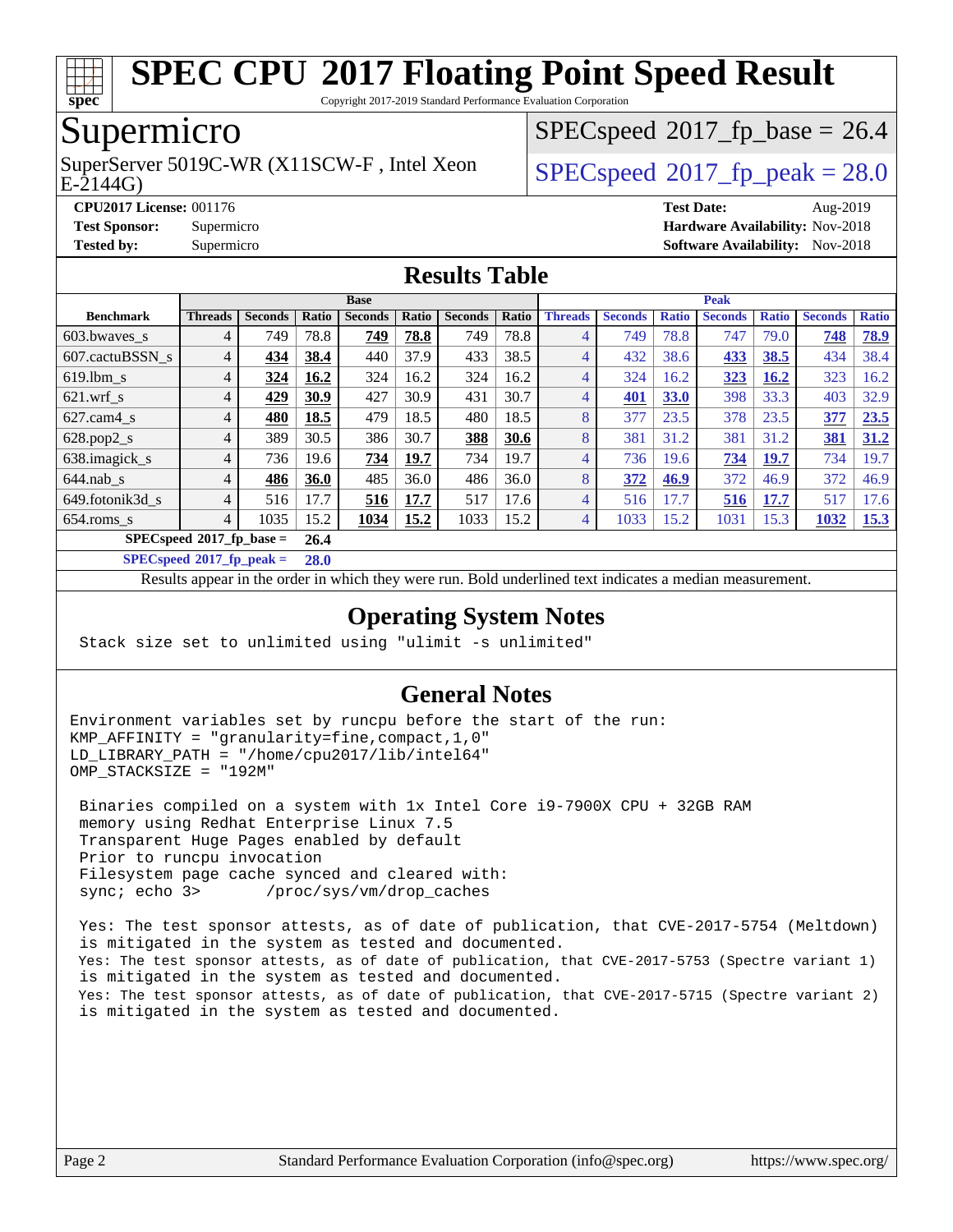

Copyright 2017-2019 Standard Performance Evaluation Corporation

#### Supermicro

E-2144G) SuperServer 5019C-WR (X11SCW-F, Intel Xeon  $SPEC speed^{\circ}2017$  fp\_peak = 28.0

 $SPECspeed*2017_fp\_base = 26.4$  $SPECspeed*2017_fp\_base = 26.4$ 

**[CPU2017 License:](http://www.spec.org/auto/cpu2017/Docs/result-fields.html#CPU2017License)** 001176 **[Test Date:](http://www.spec.org/auto/cpu2017/Docs/result-fields.html#TestDate)** Aug-2019 **[Test Sponsor:](http://www.spec.org/auto/cpu2017/Docs/result-fields.html#TestSponsor)** Supermicro **[Hardware Availability:](http://www.spec.org/auto/cpu2017/Docs/result-fields.html#HardwareAvailability)** Nov-2018 **[Tested by:](http://www.spec.org/auto/cpu2017/Docs/result-fields.html#Testedby)** Supermicro **Supermicro [Software Availability:](http://www.spec.org/auto/cpu2017/Docs/result-fields.html#SoftwareAvailability)** Nov-2018

#### **[Platform Notes](http://www.spec.org/auto/cpu2017/Docs/result-fields.html#PlatformNotes)**

Page 3 Standard Performance Evaluation Corporation [\(info@spec.org\)](mailto:info@spec.org) <https://www.spec.org/> Sysinfo program /home/cpu2017/bin/sysinfo Rev: r5974 of 2018-05-19 9bcde8f2999c33d61f64985e45859ea9 running on linux-65nv Wed Aug 7 18:15:51 2019 SUT (System Under Test) info as seen by some common utilities. For more information on this section, see <https://www.spec.org/cpu2017/Docs/config.html#sysinfo> From /proc/cpuinfo model name : Intel(R) Xeon(R) E-2144G CPU @ 3.60GHz 1 "physical id"s (chips) 8 "processors" cores, siblings (Caution: counting these is hw and system dependent. The following excerpts from /proc/cpuinfo might not be reliable. Use with caution.) cpu cores : 4 siblings : 8 physical 0: cores 0 1 2 3 From lscpu: Architecture: x86\_64 CPU op-mode(s): 32-bit, 64-bit Byte Order: Little Endian  $CPU(s): 8$  On-line CPU(s) list: 0-7 Thread(s) per core: 2 Core(s) per socket: 4 Socket(s): 1 NUMA node(s): 1 Vendor ID: GenuineIntel CPU family: 6 Model: 158<br>Model name: 1158  $Intel(R)$  Xeon(R) E-2144G CPU @ 3.60GHz Stepping: 10 CPU MHz: 4334.627 CPU max MHz: 4500.0000 CPU min MHz: 800.0000 BogoMIPS: 7199.99 Virtualization: VT-x L1d cache: 32K L1i cache: 32K L2 cache: 256K L3 cache: 8192K NUMA node0 CPU(s): 0-7 Flags: fpu vme de pse tsc msr pae mce cx8 apic sep mtrr pge mca cmov pat pse36 clflush dts acpi mmx fxsr sse sse2 ss ht tm pbe syscall nx pdpe1gb rdtscp lm constant\_tsc art arch\_perfmon pebs bts rep\_good nopl xtopology nonstop\_tsc aperfmperf eagerfpu pni pclmulqdq dtes64 monitor ds\_cpl vmx smx est tm2 ssse3 sdbg **(Continued on next page)**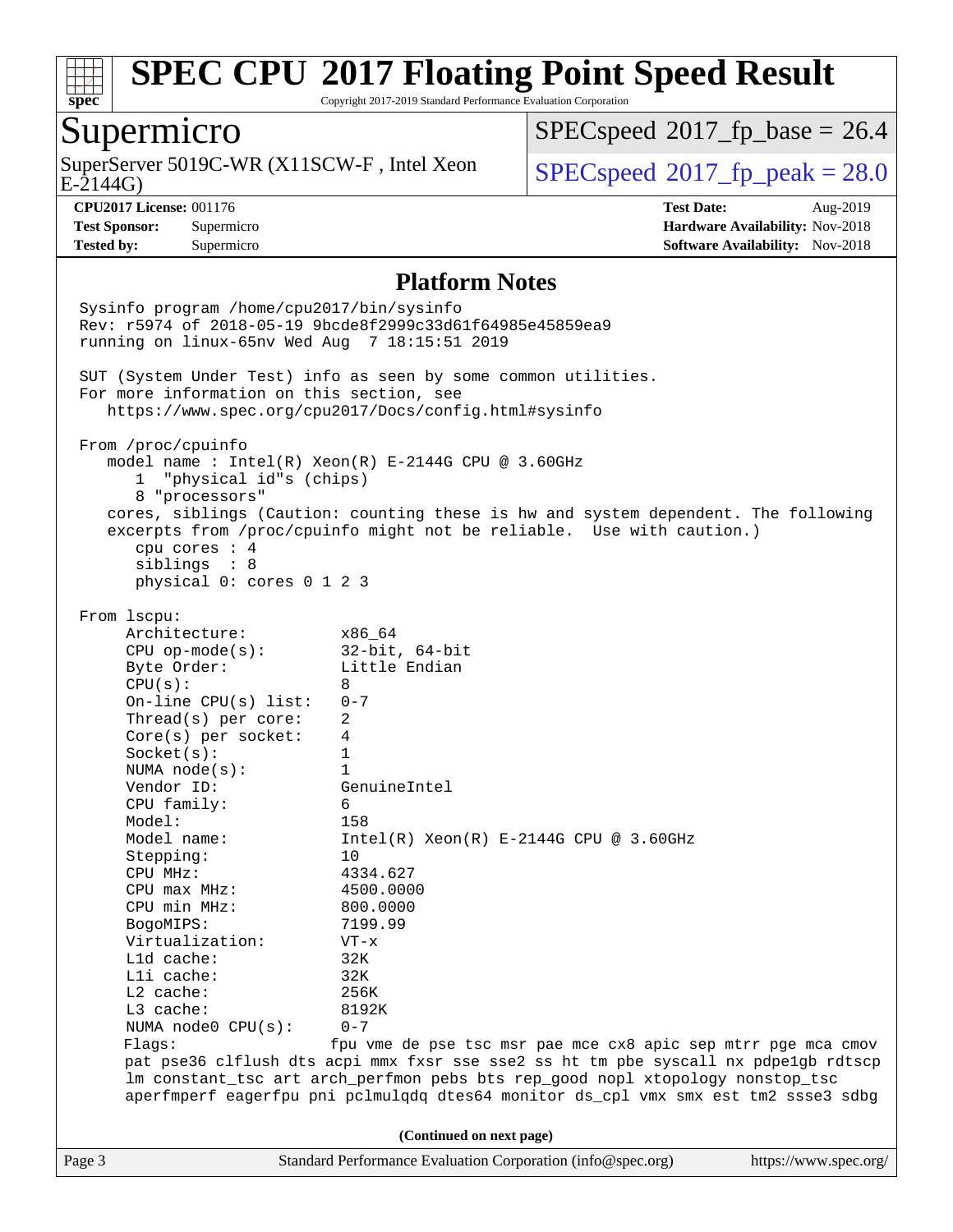

Copyright 2017-2019 Standard Performance Evaluation Corporation

#### Supermicro

E-2144G) SuperServer 5019C-WR (X11SCW-F, Intel Xeon  $SPEC speed^{\circ}2017$  fp\_peak = 28.0

 $SPECspeed*2017_fp\_base = 26.4$  $SPECspeed*2017_fp\_base = 26.4$ 

**[Tested by:](http://www.spec.org/auto/cpu2017/Docs/result-fields.html#Testedby)** Supermicro **Supermicro [Software Availability:](http://www.spec.org/auto/cpu2017/Docs/result-fields.html#SoftwareAvailability)** Nov-2018

**[CPU2017 License:](http://www.spec.org/auto/cpu2017/Docs/result-fields.html#CPU2017License)** 001176 **[Test Date:](http://www.spec.org/auto/cpu2017/Docs/result-fields.html#TestDate)** Aug-2019 **[Test Sponsor:](http://www.spec.org/auto/cpu2017/Docs/result-fields.html#TestSponsor)** Supermicro **[Hardware Availability:](http://www.spec.org/auto/cpu2017/Docs/result-fields.html#HardwareAvailability)** Nov-2018

#### **[Platform Notes \(Continued\)](http://www.spec.org/auto/cpu2017/Docs/result-fields.html#PlatformNotes)**

 fma cx16 xtpr pdcm pcid sse4\_1 sse4\_2 x2apic movbe popcnt tsc\_deadline\_timer aes xsave avx f16c rdrand lahf\_lm abm 3dnowprefetch ida arat epb invpcid\_single pln pts dtherm hwp hwp\_notify hwp\_act\_window hwp\_epp intel\_pt rsb\_ctxsw spec\_ctrl retpoline kaiser tpr\_shadow vnmi flexpriority ept vpid fsgsbase tsc\_adjust bmi1 hle avx2 smep bmi2 erms invpcid rtm mpx rdseed adx smap clflushopt xsaveopt xsavec xgetbv1 /proc/cpuinfo cache data cache size : 8192 KB From numactl --hardware WARNING: a numactl 'node' might or might not correspond to a physical chip. available: 1 nodes (0) node 0 cpus: 0 1 2 3 4 5 6 7 node 0 size: 64333 MB node 0 free: 42095 MB node distances: node 0 0: 10 From /proc/meminfo MemTotal: 65877324 kB HugePages\_Total: 0 Hugepagesize: 2048 kB From /etc/\*release\* /etc/\*version\* SuSE-release: SUSE Linux Enterprise Server 12 (x86\_64) VERSION = 12 PATCHLEVEL = 3 # This file is deprecated and will be removed in a future service pack or release. # Please check /etc/os-release for details about this release. os-release: NAME="SLES" VERSION="12-SP3" VERSION\_ID="12.3" PRETTY\_NAME="SUSE Linux Enterprise Server 12 SP3" ID="sles" ANSI\_COLOR="0;32" CPE\_NAME="cpe:/o:suse:sles:12:sp3" uname -a: Linux linux-65nv 4.4.114-94.11-default #1 SMP Thu Feb 1 19:28:26 UTC 2018 (4309ff9) x86\_64 x86\_64 x86\_64 GNU/Linux Kernel self-reported vulnerability status: CVE-2017-5754 (Meltdown): Mitigation: PTI **(Continued on next page)**

Page 4 Standard Performance Evaluation Corporation [\(info@spec.org\)](mailto:info@spec.org) <https://www.spec.org/>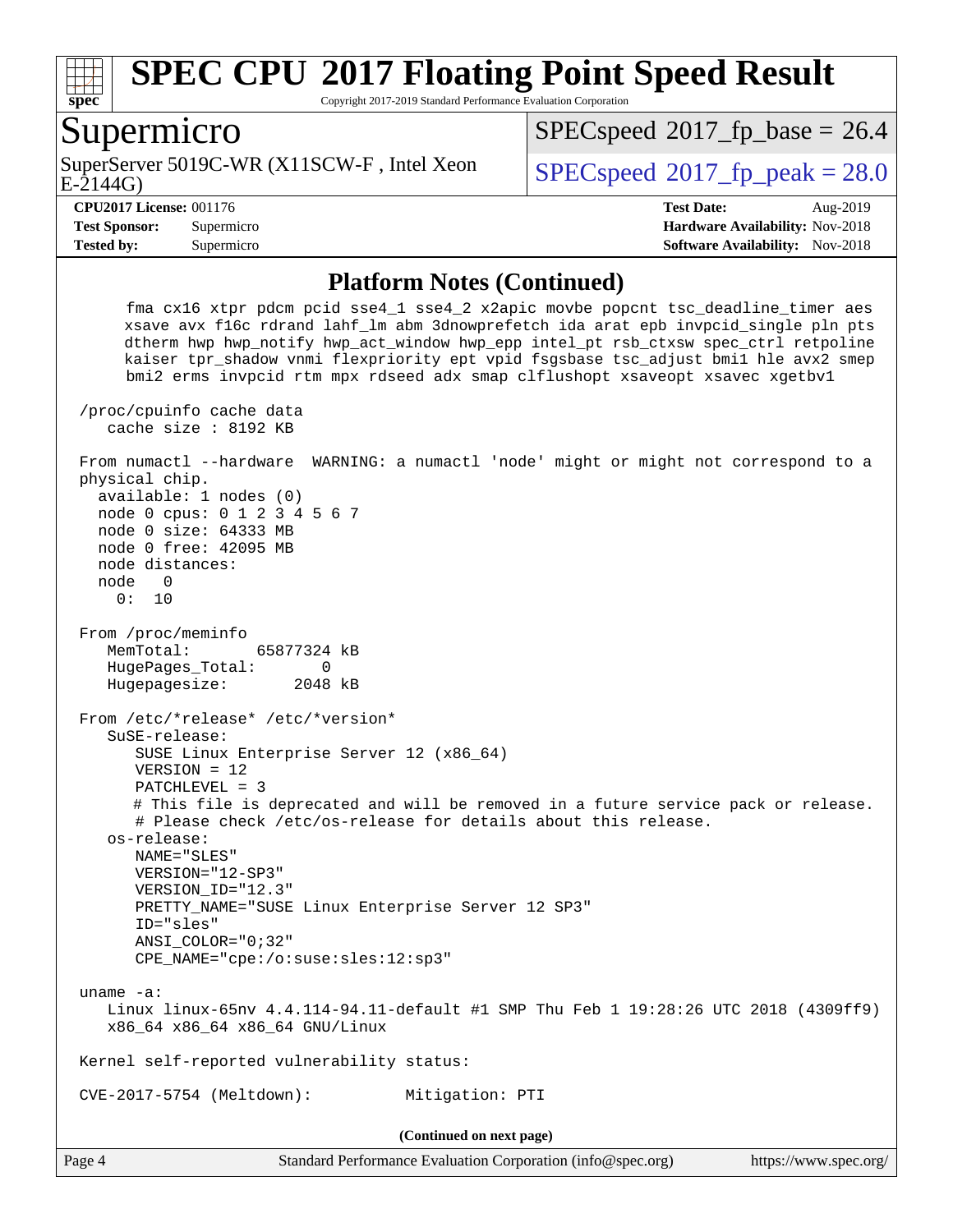

Copyright 2017-2019 Standard Performance Evaluation Corporation

#### Supermicro

SuperServer 5019C-WR (X11SCW-F, Intel Xeon E-2144G)

 $SPECspeed*2017_fp\_base = 26.4$  $SPECspeed*2017_fp\_base = 26.4$ 

 $SPECspeed*2017_f p\_peak = 28.0$  $SPECspeed*2017_f p\_peak = 28.0$ 

**[Tested by:](http://www.spec.org/auto/cpu2017/Docs/result-fields.html#Testedby)** Supermicro **Supermicro [Software Availability:](http://www.spec.org/auto/cpu2017/Docs/result-fields.html#SoftwareAvailability)** Nov-2018

**[CPU2017 License:](http://www.spec.org/auto/cpu2017/Docs/result-fields.html#CPU2017License)** 001176 **[Test Date:](http://www.spec.org/auto/cpu2017/Docs/result-fields.html#TestDate)** Aug-2019 **[Test Sponsor:](http://www.spec.org/auto/cpu2017/Docs/result-fields.html#TestSponsor)** Supermicro **[Hardware Availability:](http://www.spec.org/auto/cpu2017/Docs/result-fields.html#HardwareAvailability)** Nov-2018

#### **[Platform Notes \(Continued\)](http://www.spec.org/auto/cpu2017/Docs/result-fields.html#PlatformNotes)**

 CVE-2017-5753 (Spectre variant 1): Mitigation: Barriers CVE-2017-5715 (Spectre variant 2): Mitigation: IBRS+IBPB

run-level 3 Aug 6 17:40

 SPEC is set to: /home/cpu2017 Filesystem Type Size Used Avail Use% Mounted on /dev/sda3 xfs 145G 33G 112G 23% /home

 Additional information from dmidecode follows. WARNING: Use caution when you interpret this section. The 'dmidecode' program reads system data which is "intended to allow hardware to be accurately determined", but the intent may not be met, as there are frequent changes to hardware, firmware, and the "DMTF SMBIOS" standard.

 BIOS American Megatrends Inc. 1.0b 05/16/2019 Memory: 4x Micron 18ADF2G72AZ-2G6H1R 16 GB 2 rank 2667

(End of data from sysinfo program)

#### **[Compiler Version Notes](http://www.spec.org/auto/cpu2017/Docs/result-fields.html#CompilerVersionNotes)**

| C                        | 619.1bm s(base, peak) 638.imagick s(base, peak)<br>$644.nab_s(base, peak)$                                                                                                                                                                                                                                                                                                                                                                                                                                                                                         |                       |  |  |  |  |
|--------------------------|--------------------------------------------------------------------------------------------------------------------------------------------------------------------------------------------------------------------------------------------------------------------------------------------------------------------------------------------------------------------------------------------------------------------------------------------------------------------------------------------------------------------------------------------------------------------|-----------------------|--|--|--|--|
|                          | Intel(R) C Intel(R) 64 Compiler for applications running on Intel(R) 64,<br>Version 19.0.1.144 Build 20181018<br>Copyright (C) 1985-2018 Intel Corporation. All rights reserved.                                                                                                                                                                                                                                                                                                                                                                                   |                       |  |  |  |  |
|                          | C++, C, Fortran   607.cactuBSSN_s(base, peak)                                                                                                                                                                                                                                                                                                                                                                                                                                                                                                                      |                       |  |  |  |  |
|                          | Intel(R) $C++$ Intel(R) 64 Compiler for applications running on Intel(R) 64,<br>Version 19.0.1.144 Build 20181018<br>Copyright (C) 1985-2018 Intel Corporation. All rights reserved.<br>Intel(R) C Intel(R) 64 Compiler for applications running on Intel(R) 64,<br>Version 19.0.1.144 Build 20181018<br>Copyright (C) 1985-2018 Intel Corporation. All rights reserved.<br>Intel(R) Fortran Intel(R) 64 Compiler for applications running on Intel(R)<br>64, Version 19.0.1.144 Build 20181018<br>Copyright (C) 1985-2018 Intel Corporation. All rights reserved. |                       |  |  |  |  |
| Fortran                  | 603.bwaves s(base, peak) 649.fotonik3d s(base, peak)                                                                                                                                                                                                                                                                                                                                                                                                                                                                                                               |                       |  |  |  |  |
| (Continued on next page) |                                                                                                                                                                                                                                                                                                                                                                                                                                                                                                                                                                    |                       |  |  |  |  |
| Page 5                   | Standard Performance Evaluation Corporation (info@spec.org)                                                                                                                                                                                                                                                                                                                                                                                                                                                                                                        | https://www.spec.org/ |  |  |  |  |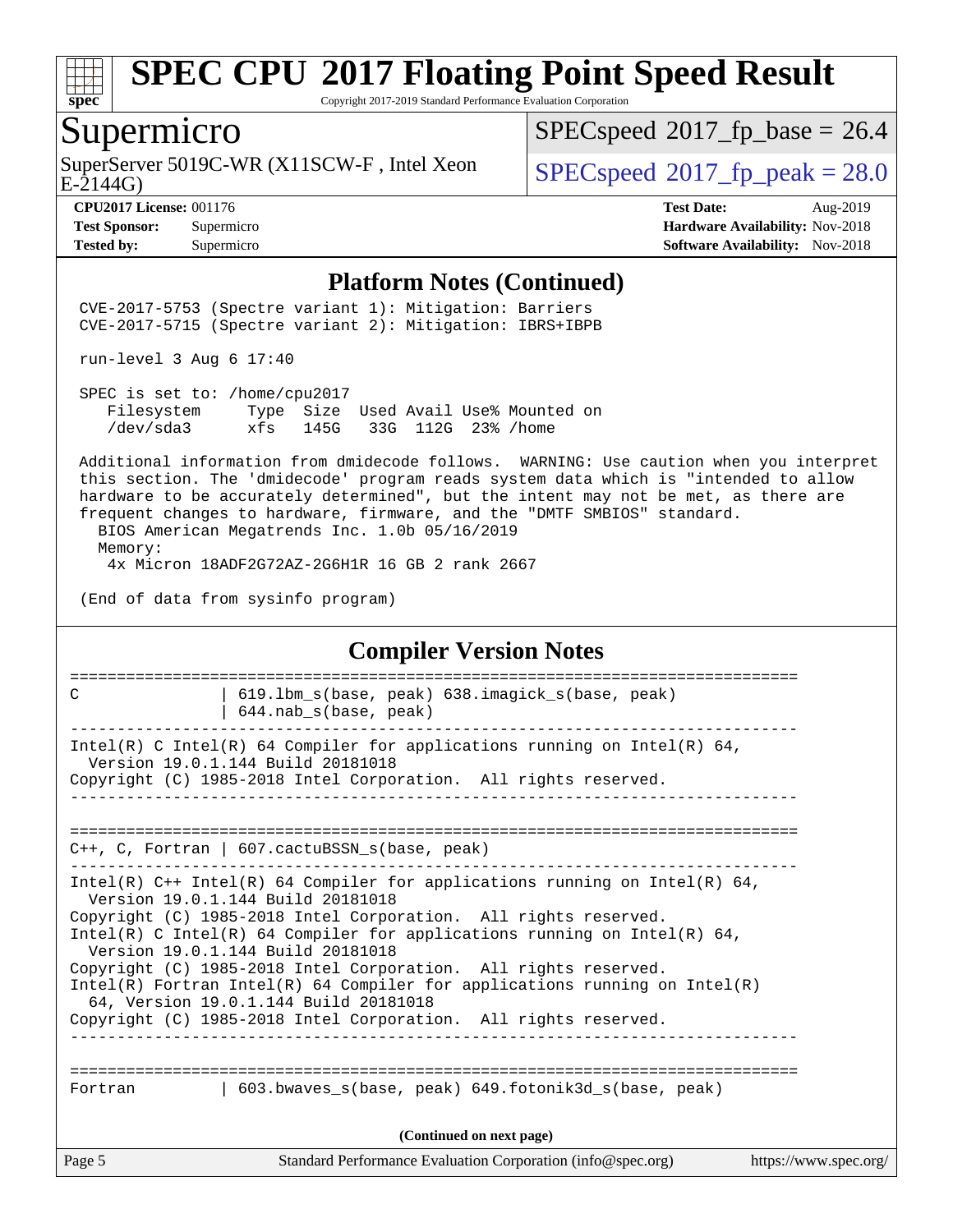

Copyright 2017-2019 Standard Performance Evaluation Corporation

### Supermicro

E-2144G) SuperServer 5019C-WR (X11SCW-F, Intel Xeon  $SPEC speed^{\circ}2017$  fp\_peak = 28.0

 $SPECspeed*2017_fp\_base = 26.4$  $SPECspeed*2017_fp\_base = 26.4$ 

**[CPU2017 License:](http://www.spec.org/auto/cpu2017/Docs/result-fields.html#CPU2017License)** 001176 **[Test Date:](http://www.spec.org/auto/cpu2017/Docs/result-fields.html#TestDate)** Aug-2019 **[Test Sponsor:](http://www.spec.org/auto/cpu2017/Docs/result-fields.html#TestSponsor)** Supermicro **[Hardware Availability:](http://www.spec.org/auto/cpu2017/Docs/result-fields.html#HardwareAvailability)** Nov-2018 **[Tested by:](http://www.spec.org/auto/cpu2017/Docs/result-fields.html#Testedby)** Supermicro **[Software Availability:](http://www.spec.org/auto/cpu2017/Docs/result-fields.html#SoftwareAvailability)** Nov-2018

#### **[Compiler Version Notes \(Continued\)](http://www.spec.org/auto/cpu2017/Docs/result-fields.html#CompilerVersionNotes)**

| 654.roms\_s(base, peak)

------------------------------------------------------------------------------ Intel(R) Fortran Intel(R) 64 Compiler for applications running on Intel(R) 64, Version 19.0.1.144 Build 20181018 Copyright (C) 1985-2018 Intel Corporation. All rights reserved. ------------------------------------------------------------------------------ ============================================================================== Fortran, C | 621.wrf\_s(base, peak) 627.cam4\_s(base, peak)

| 628.pop2\_s(base, peak)

------------------------------------------------------------------------------ Intel(R) Fortran Intel(R) 64 Compiler for applications running on Intel(R) 64, Version 19.0.1.144 Build 20181018 Copyright (C) 1985-2018 Intel Corporation. All rights reserved. Intel(R) C Intel(R) 64 Compiler for applications running on Intel(R) 64, Version 19.0.1.144 Build 20181018 Copyright (C) 1985-2018 Intel Corporation. All rights reserved. ------------------------------------------------------------------------------

## **[Base Compiler Invocation](http://www.spec.org/auto/cpu2017/Docs/result-fields.html#BaseCompilerInvocation)**

[C benchmarks](http://www.spec.org/auto/cpu2017/Docs/result-fields.html#Cbenchmarks): [icc -m64 -std=c11](http://www.spec.org/cpu2017/results/res2019q3/cpu2017-20190819-17144.flags.html#user_CCbase_intel_icc_64bit_c11_33ee0cdaae7deeeab2a9725423ba97205ce30f63b9926c2519791662299b76a0318f32ddfffdc46587804de3178b4f9328c46fa7c2b0cd779d7a61945c91cd35)

[Fortran benchmarks](http://www.spec.org/auto/cpu2017/Docs/result-fields.html#Fortranbenchmarks): [ifort -m64](http://www.spec.org/cpu2017/results/res2019q3/cpu2017-20190819-17144.flags.html#user_FCbase_intel_ifort_64bit_24f2bb282fbaeffd6157abe4f878425411749daecae9a33200eee2bee2fe76f3b89351d69a8130dd5949958ce389cf37ff59a95e7a40d588e8d3a57e0c3fd751)

[Benchmarks using both Fortran and C](http://www.spec.org/auto/cpu2017/Docs/result-fields.html#BenchmarksusingbothFortranandC): [ifort -m64](http://www.spec.org/cpu2017/results/res2019q3/cpu2017-20190819-17144.flags.html#user_CC_FCbase_intel_ifort_64bit_24f2bb282fbaeffd6157abe4f878425411749daecae9a33200eee2bee2fe76f3b89351d69a8130dd5949958ce389cf37ff59a95e7a40d588e8d3a57e0c3fd751) [icc -m64 -std=c11](http://www.spec.org/cpu2017/results/res2019q3/cpu2017-20190819-17144.flags.html#user_CC_FCbase_intel_icc_64bit_c11_33ee0cdaae7deeeab2a9725423ba97205ce30f63b9926c2519791662299b76a0318f32ddfffdc46587804de3178b4f9328c46fa7c2b0cd779d7a61945c91cd35)

[Benchmarks using Fortran, C, and C++:](http://www.spec.org/auto/cpu2017/Docs/result-fields.html#BenchmarksusingFortranCandCXX) [icpc -m64](http://www.spec.org/cpu2017/results/res2019q3/cpu2017-20190819-17144.flags.html#user_CC_CXX_FCbase_intel_icpc_64bit_4ecb2543ae3f1412ef961e0650ca070fec7b7afdcd6ed48761b84423119d1bf6bdf5cad15b44d48e7256388bc77273b966e5eb805aefd121eb22e9299b2ec9d9) [icc -m64 -std=c11](http://www.spec.org/cpu2017/results/res2019q3/cpu2017-20190819-17144.flags.html#user_CC_CXX_FCbase_intel_icc_64bit_c11_33ee0cdaae7deeeab2a9725423ba97205ce30f63b9926c2519791662299b76a0318f32ddfffdc46587804de3178b4f9328c46fa7c2b0cd779d7a61945c91cd35) [ifort -m64](http://www.spec.org/cpu2017/results/res2019q3/cpu2017-20190819-17144.flags.html#user_CC_CXX_FCbase_intel_ifort_64bit_24f2bb282fbaeffd6157abe4f878425411749daecae9a33200eee2bee2fe76f3b89351d69a8130dd5949958ce389cf37ff59a95e7a40d588e8d3a57e0c3fd751)

## **[Base Portability Flags](http://www.spec.org/auto/cpu2017/Docs/result-fields.html#BasePortabilityFlags)**

 603.bwaves\_s: [-DSPEC\\_LP64](http://www.spec.org/cpu2017/results/res2019q3/cpu2017-20190819-17144.flags.html#suite_basePORTABILITY603_bwaves_s_DSPEC_LP64) 607.cactuBSSN\_s: [-DSPEC\\_LP64](http://www.spec.org/cpu2017/results/res2019q3/cpu2017-20190819-17144.flags.html#suite_basePORTABILITY607_cactuBSSN_s_DSPEC_LP64) 619.lbm\_s: [-DSPEC\\_LP64](http://www.spec.org/cpu2017/results/res2019q3/cpu2017-20190819-17144.flags.html#suite_basePORTABILITY619_lbm_s_DSPEC_LP64) 621.wrf\_s: [-DSPEC\\_LP64](http://www.spec.org/cpu2017/results/res2019q3/cpu2017-20190819-17144.flags.html#suite_basePORTABILITY621_wrf_s_DSPEC_LP64) [-DSPEC\\_CASE\\_FLAG](http://www.spec.org/cpu2017/results/res2019q3/cpu2017-20190819-17144.flags.html#b621.wrf_s_baseCPORTABILITY_DSPEC_CASE_FLAG) [-convert big\\_endian](http://www.spec.org/cpu2017/results/res2019q3/cpu2017-20190819-17144.flags.html#user_baseFPORTABILITY621_wrf_s_convert_big_endian_c3194028bc08c63ac5d04de18c48ce6d347e4e562e8892b8bdbdc0214820426deb8554edfa529a3fb25a586e65a3d812c835984020483e7e73212c4d31a38223) 627.cam4\_s: [-DSPEC\\_LP64](http://www.spec.org/cpu2017/results/res2019q3/cpu2017-20190819-17144.flags.html#suite_basePORTABILITY627_cam4_s_DSPEC_LP64) [-DSPEC\\_CASE\\_FLAG](http://www.spec.org/cpu2017/results/res2019q3/cpu2017-20190819-17144.flags.html#b627.cam4_s_baseCPORTABILITY_DSPEC_CASE_FLAG) 628.pop2\_s: [-DSPEC\\_LP64](http://www.spec.org/cpu2017/results/res2019q3/cpu2017-20190819-17144.flags.html#suite_basePORTABILITY628_pop2_s_DSPEC_LP64) [-DSPEC\\_CASE\\_FLAG](http://www.spec.org/cpu2017/results/res2019q3/cpu2017-20190819-17144.flags.html#b628.pop2_s_baseCPORTABILITY_DSPEC_CASE_FLAG) [-convert big\\_endian](http://www.spec.org/cpu2017/results/res2019q3/cpu2017-20190819-17144.flags.html#user_baseFPORTABILITY628_pop2_s_convert_big_endian_c3194028bc08c63ac5d04de18c48ce6d347e4e562e8892b8bdbdc0214820426deb8554edfa529a3fb25a586e65a3d812c835984020483e7e73212c4d31a38223) [-assume byterecl](http://www.spec.org/cpu2017/results/res2019q3/cpu2017-20190819-17144.flags.html#user_baseFPORTABILITY628_pop2_s_assume_byterecl_7e47d18b9513cf18525430bbf0f2177aa9bf368bc7a059c09b2c06a34b53bd3447c950d3f8d6c70e3faf3a05c8557d66a5798b567902e8849adc142926523472) 638.imagick\_s: [-DSPEC\\_LP64](http://www.spec.org/cpu2017/results/res2019q3/cpu2017-20190819-17144.flags.html#suite_basePORTABILITY638_imagick_s_DSPEC_LP64)

**(Continued on next page)**

Page 6 Standard Performance Evaluation Corporation [\(info@spec.org\)](mailto:info@spec.org) <https://www.spec.org/>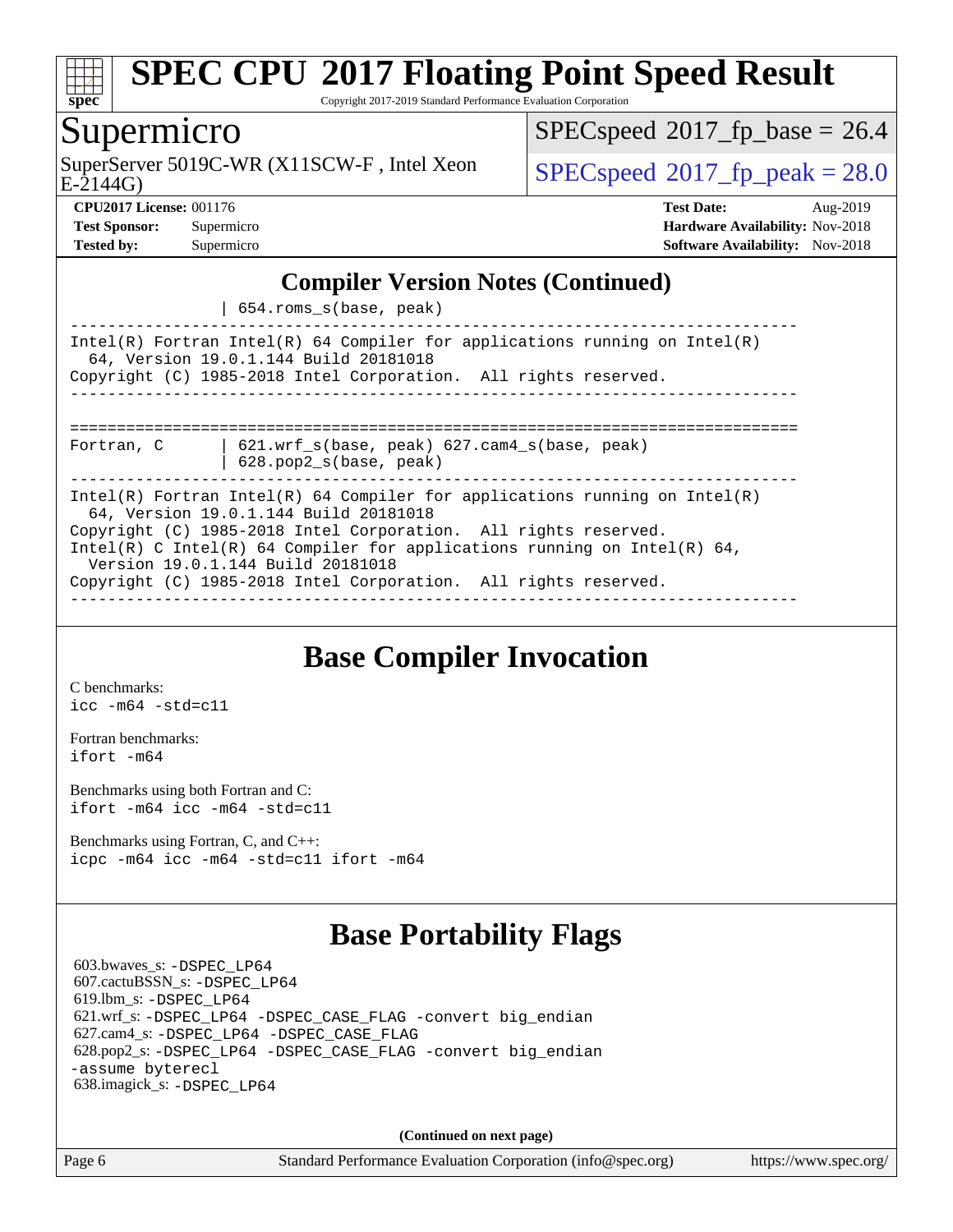

Copyright 2017-2019 Standard Performance Evaluation Corporation

#### Supermicro

 $E-2144G$ SuperServer 5019C-WR (X11SCW-F, Intel Xeon  $SPEC speed^{\circ}2017$  fp\_peak = 28.0

 $SPECspeed*2017_fp\_base = 26.4$  $SPECspeed*2017_fp\_base = 26.4$ 

**[CPU2017 License:](http://www.spec.org/auto/cpu2017/Docs/result-fields.html#CPU2017License)** 001176 **[Test Date:](http://www.spec.org/auto/cpu2017/Docs/result-fields.html#TestDate)** Aug-2019 **[Test Sponsor:](http://www.spec.org/auto/cpu2017/Docs/result-fields.html#TestSponsor)** Supermicro **[Hardware Availability:](http://www.spec.org/auto/cpu2017/Docs/result-fields.html#HardwareAvailability)** Nov-2018 **[Tested by:](http://www.spec.org/auto/cpu2017/Docs/result-fields.html#Testedby)** Supermicro **Supermicro [Software Availability:](http://www.spec.org/auto/cpu2017/Docs/result-fields.html#SoftwareAvailability)** Nov-2018

## **[Base Portability Flags \(Continued\)](http://www.spec.org/auto/cpu2017/Docs/result-fields.html#BasePortabilityFlags)**

 644.nab\_s: [-DSPEC\\_LP64](http://www.spec.org/cpu2017/results/res2019q3/cpu2017-20190819-17144.flags.html#suite_basePORTABILITY644_nab_s_DSPEC_LP64) 649.fotonik3d\_s: [-DSPEC\\_LP64](http://www.spec.org/cpu2017/results/res2019q3/cpu2017-20190819-17144.flags.html#suite_basePORTABILITY649_fotonik3d_s_DSPEC_LP64) 654.roms\_s: [-DSPEC\\_LP64](http://www.spec.org/cpu2017/results/res2019q3/cpu2017-20190819-17144.flags.html#suite_basePORTABILITY654_roms_s_DSPEC_LP64)

## **[Base Optimization Flags](http://www.spec.org/auto/cpu2017/Docs/result-fields.html#BaseOptimizationFlags)**

[C benchmarks](http://www.spec.org/auto/cpu2017/Docs/result-fields.html#Cbenchmarks):

[-xCORE-AVX2](http://www.spec.org/cpu2017/results/res2019q3/cpu2017-20190819-17144.flags.html#user_CCbase_f-xCORE-AVX2) [-ipo](http://www.spec.org/cpu2017/results/res2019q3/cpu2017-20190819-17144.flags.html#user_CCbase_f-ipo) [-O3](http://www.spec.org/cpu2017/results/res2019q3/cpu2017-20190819-17144.flags.html#user_CCbase_f-O3) [-no-prec-div](http://www.spec.org/cpu2017/results/res2019q3/cpu2017-20190819-17144.flags.html#user_CCbase_f-no-prec-div) [-qopt-prefetch](http://www.spec.org/cpu2017/results/res2019q3/cpu2017-20190819-17144.flags.html#user_CCbase_f-qopt-prefetch) [-ffinite-math-only](http://www.spec.org/cpu2017/results/res2019q3/cpu2017-20190819-17144.flags.html#user_CCbase_f_finite_math_only_cb91587bd2077682c4b38af759c288ed7c732db004271a9512da14a4f8007909a5f1427ecbf1a0fb78ff2a814402c6114ac565ca162485bbcae155b5e4258871) [-qopt-mem-layout-trans=4](http://www.spec.org/cpu2017/results/res2019q3/cpu2017-20190819-17144.flags.html#user_CCbase_f-qopt-mem-layout-trans_fa39e755916c150a61361b7846f310bcdf6f04e385ef281cadf3647acec3f0ae266d1a1d22d972a7087a248fd4e6ca390a3634700869573d231a252c784941a8) [-qopenmp](http://www.spec.org/cpu2017/results/res2019q3/cpu2017-20190819-17144.flags.html#user_CCbase_qopenmp_16be0c44f24f464004c6784a7acb94aca937f053568ce72f94b139a11c7c168634a55f6653758ddd83bcf7b8463e8028bb0b48b77bcddc6b78d5d95bb1df2967) [-DSPEC\\_OPENMP](http://www.spec.org/cpu2017/results/res2019q3/cpu2017-20190819-17144.flags.html#suite_CCbase_DSPEC_OPENMP)

[Fortran benchmarks](http://www.spec.org/auto/cpu2017/Docs/result-fields.html#Fortranbenchmarks):

```
-DSPEC_OPENMP -xCORE-AVX2 -ipo -O3 -no-prec-div -qopt-prefetch
-ffinite-math-only -qopt-mem-layout-trans=4 -qopenmp
-nostandard-realloc-lhs
```
[Benchmarks using both Fortran and C](http://www.spec.org/auto/cpu2017/Docs/result-fields.html#BenchmarksusingbothFortranandC):

```
-xCORE-AVX2 -ipo -O3 -no-prec-div -qopt-prefetch -ffinite-math-only
-qopt-mem-layout-trans=4 -qopenmp -DSPEC_OPENMP
-nostandard-realloc-lhs
```
[Benchmarks using Fortran, C, and C++:](http://www.spec.org/auto/cpu2017/Docs/result-fields.html#BenchmarksusingFortranCandCXX) [-xCORE-AVX2](http://www.spec.org/cpu2017/results/res2019q3/cpu2017-20190819-17144.flags.html#user_CC_CXX_FCbase_f-xCORE-AVX2) [-ipo](http://www.spec.org/cpu2017/results/res2019q3/cpu2017-20190819-17144.flags.html#user_CC_CXX_FCbase_f-ipo) [-O3](http://www.spec.org/cpu2017/results/res2019q3/cpu2017-20190819-17144.flags.html#user_CC_CXX_FCbase_f-O3) [-no-prec-div](http://www.spec.org/cpu2017/results/res2019q3/cpu2017-20190819-17144.flags.html#user_CC_CXX_FCbase_f-no-prec-div) [-qopt-prefetch](http://www.spec.org/cpu2017/results/res2019q3/cpu2017-20190819-17144.flags.html#user_CC_CXX_FCbase_f-qopt-prefetch) [-ffinite-math-only](http://www.spec.org/cpu2017/results/res2019q3/cpu2017-20190819-17144.flags.html#user_CC_CXX_FCbase_f_finite_math_only_cb91587bd2077682c4b38af759c288ed7c732db004271a9512da14a4f8007909a5f1427ecbf1a0fb78ff2a814402c6114ac565ca162485bbcae155b5e4258871) [-qopt-mem-layout-trans=4](http://www.spec.org/cpu2017/results/res2019q3/cpu2017-20190819-17144.flags.html#user_CC_CXX_FCbase_f-qopt-mem-layout-trans_fa39e755916c150a61361b7846f310bcdf6f04e385ef281cadf3647acec3f0ae266d1a1d22d972a7087a248fd4e6ca390a3634700869573d231a252c784941a8) [-qopenmp](http://www.spec.org/cpu2017/results/res2019q3/cpu2017-20190819-17144.flags.html#user_CC_CXX_FCbase_qopenmp_16be0c44f24f464004c6784a7acb94aca937f053568ce72f94b139a11c7c168634a55f6653758ddd83bcf7b8463e8028bb0b48b77bcddc6b78d5d95bb1df2967) [-DSPEC\\_OPENMP](http://www.spec.org/cpu2017/results/res2019q3/cpu2017-20190819-17144.flags.html#suite_CC_CXX_FCbase_DSPEC_OPENMP) [-nostandard-realloc-lhs](http://www.spec.org/cpu2017/results/res2019q3/cpu2017-20190819-17144.flags.html#user_CC_CXX_FCbase_f_2003_std_realloc_82b4557e90729c0f113870c07e44d33d6f5a304b4f63d4c15d2d0f1fab99f5daaed73bdb9275d9ae411527f28b936061aa8b9c8f2d63842963b95c9dd6426b8a)

## **[Peak Compiler Invocation](http://www.spec.org/auto/cpu2017/Docs/result-fields.html#PeakCompilerInvocation)**

[C benchmarks](http://www.spec.org/auto/cpu2017/Docs/result-fields.html#Cbenchmarks): [icc -m64 -std=c11](http://www.spec.org/cpu2017/results/res2019q3/cpu2017-20190819-17144.flags.html#user_CCpeak_intel_icc_64bit_c11_33ee0cdaae7deeeab2a9725423ba97205ce30f63b9926c2519791662299b76a0318f32ddfffdc46587804de3178b4f9328c46fa7c2b0cd779d7a61945c91cd35)

[Fortran benchmarks](http://www.spec.org/auto/cpu2017/Docs/result-fields.html#Fortranbenchmarks): [ifort -m64](http://www.spec.org/cpu2017/results/res2019q3/cpu2017-20190819-17144.flags.html#user_FCpeak_intel_ifort_64bit_24f2bb282fbaeffd6157abe4f878425411749daecae9a33200eee2bee2fe76f3b89351d69a8130dd5949958ce389cf37ff59a95e7a40d588e8d3a57e0c3fd751)

[Benchmarks using both Fortran and C](http://www.spec.org/auto/cpu2017/Docs/result-fields.html#BenchmarksusingbothFortranandC): [ifort -m64](http://www.spec.org/cpu2017/results/res2019q3/cpu2017-20190819-17144.flags.html#user_CC_FCpeak_intel_ifort_64bit_24f2bb282fbaeffd6157abe4f878425411749daecae9a33200eee2bee2fe76f3b89351d69a8130dd5949958ce389cf37ff59a95e7a40d588e8d3a57e0c3fd751) [icc -m64 -std=c11](http://www.spec.org/cpu2017/results/res2019q3/cpu2017-20190819-17144.flags.html#user_CC_FCpeak_intel_icc_64bit_c11_33ee0cdaae7deeeab2a9725423ba97205ce30f63b9926c2519791662299b76a0318f32ddfffdc46587804de3178b4f9328c46fa7c2b0cd779d7a61945c91cd35)

[Benchmarks using Fortran, C, and C++:](http://www.spec.org/auto/cpu2017/Docs/result-fields.html#BenchmarksusingFortranCandCXX) [icpc -m64](http://www.spec.org/cpu2017/results/res2019q3/cpu2017-20190819-17144.flags.html#user_CC_CXX_FCpeak_intel_icpc_64bit_4ecb2543ae3f1412ef961e0650ca070fec7b7afdcd6ed48761b84423119d1bf6bdf5cad15b44d48e7256388bc77273b966e5eb805aefd121eb22e9299b2ec9d9) [icc -m64 -std=c11](http://www.spec.org/cpu2017/results/res2019q3/cpu2017-20190819-17144.flags.html#user_CC_CXX_FCpeak_intel_icc_64bit_c11_33ee0cdaae7deeeab2a9725423ba97205ce30f63b9926c2519791662299b76a0318f32ddfffdc46587804de3178b4f9328c46fa7c2b0cd779d7a61945c91cd35) [ifort -m64](http://www.spec.org/cpu2017/results/res2019q3/cpu2017-20190819-17144.flags.html#user_CC_CXX_FCpeak_intel_ifort_64bit_24f2bb282fbaeffd6157abe4f878425411749daecae9a33200eee2bee2fe76f3b89351d69a8130dd5949958ce389cf37ff59a95e7a40d588e8d3a57e0c3fd751)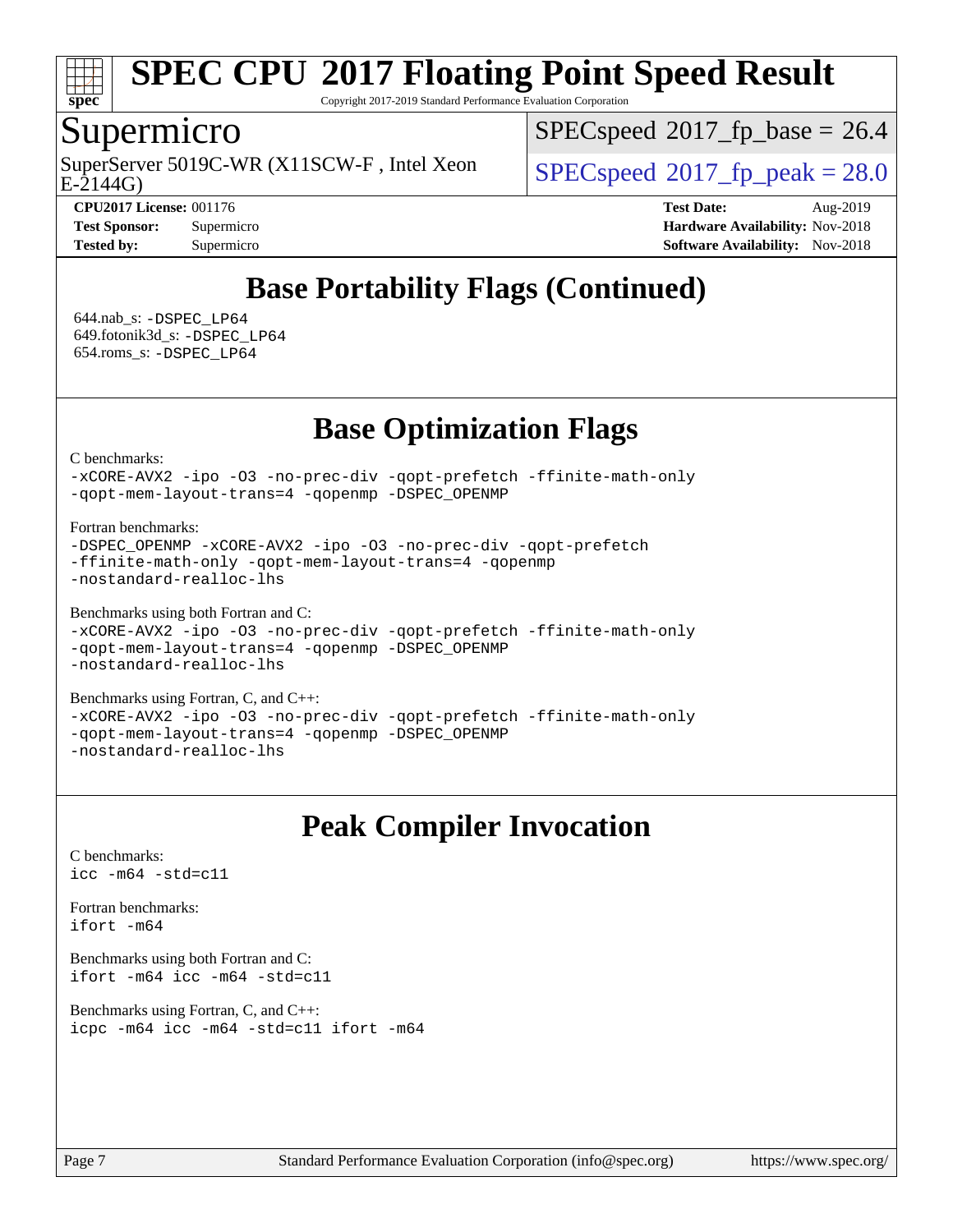

Copyright 2017-2019 Standard Performance Evaluation Corporation

#### Supermicro

 $E-2144G$ SuperServer 5019C-WR (X11SCW-F, Intel Xeon  $SPEC speed^{\circ}2017$  fp\_peak = 28.0

 $SPECspeed^{\circledcirc}2017$  $SPECspeed^{\circledcirc}2017$  fp base = 26.4

**[CPU2017 License:](http://www.spec.org/auto/cpu2017/Docs/result-fields.html#CPU2017License)** 001176 **[Test Date:](http://www.spec.org/auto/cpu2017/Docs/result-fields.html#TestDate)** Aug-2019 **[Test Sponsor:](http://www.spec.org/auto/cpu2017/Docs/result-fields.html#TestSponsor)** Supermicro **[Hardware Availability:](http://www.spec.org/auto/cpu2017/Docs/result-fields.html#HardwareAvailability)** Nov-2018 **[Tested by:](http://www.spec.org/auto/cpu2017/Docs/result-fields.html#Testedby)** Supermicro **Supermicro [Software Availability:](http://www.spec.org/auto/cpu2017/Docs/result-fields.html#SoftwareAvailability)** Nov-2018

## **[Peak Portability Flags](http://www.spec.org/auto/cpu2017/Docs/result-fields.html#PeakPortabilityFlags)**

Same as Base Portability Flags

## **[Peak Optimization Flags](http://www.spec.org/auto/cpu2017/Docs/result-fields.html#PeakOptimizationFlags)**

[C benchmarks](http://www.spec.org/auto/cpu2017/Docs/result-fields.html#Cbenchmarks):

 619.lbm\_s: [-xCORE-AVX2](http://www.spec.org/cpu2017/results/res2019q3/cpu2017-20190819-17144.flags.html#user_peakCOPTIMIZE619_lbm_s_f-xCORE-AVX2) [-ipo](http://www.spec.org/cpu2017/results/res2019q3/cpu2017-20190819-17144.flags.html#user_peakCOPTIMIZE619_lbm_s_f-ipo) [-O3](http://www.spec.org/cpu2017/results/res2019q3/cpu2017-20190819-17144.flags.html#user_peakCOPTIMIZE619_lbm_s_f-O3) [-no-prec-div](http://www.spec.org/cpu2017/results/res2019q3/cpu2017-20190819-17144.flags.html#user_peakCOPTIMIZE619_lbm_s_f-no-prec-div) [-qopt-prefetch](http://www.spec.org/cpu2017/results/res2019q3/cpu2017-20190819-17144.flags.html#user_peakCOPTIMIZE619_lbm_s_f-qopt-prefetch) [-ffinite-math-only](http://www.spec.org/cpu2017/results/res2019q3/cpu2017-20190819-17144.flags.html#user_peakCOPTIMIZE619_lbm_s_f_finite_math_only_cb91587bd2077682c4b38af759c288ed7c732db004271a9512da14a4f8007909a5f1427ecbf1a0fb78ff2a814402c6114ac565ca162485bbcae155b5e4258871) [-qopt-mem-layout-trans=4](http://www.spec.org/cpu2017/results/res2019q3/cpu2017-20190819-17144.flags.html#user_peakCOPTIMIZE619_lbm_s_f-qopt-mem-layout-trans_fa39e755916c150a61361b7846f310bcdf6f04e385ef281cadf3647acec3f0ae266d1a1d22d972a7087a248fd4e6ca390a3634700869573d231a252c784941a8) [-qopenmp](http://www.spec.org/cpu2017/results/res2019q3/cpu2017-20190819-17144.flags.html#user_peakCOPTIMIZE619_lbm_s_qopenmp_16be0c44f24f464004c6784a7acb94aca937f053568ce72f94b139a11c7c168634a55f6653758ddd83bcf7b8463e8028bb0b48b77bcddc6b78d5d95bb1df2967) [-DSPEC\\_OPENMP](http://www.spec.org/cpu2017/results/res2019q3/cpu2017-20190819-17144.flags.html#suite_peakCOPTIMIZE619_lbm_s_DSPEC_OPENMP)

638.imagick\_s: basepeak = yes

644.nab\_s: Same as 619.lbm\_s

[Fortran benchmarks](http://www.spec.org/auto/cpu2017/Docs/result-fields.html#Fortranbenchmarks):

```
 603.bwaves_s: -prof-gen(pass 1) -prof-use(pass 2) -DSPEC_SUPPRESS_OPENMP
-DSPEC_OPENMP -O2 -xCORE-AVX2 -qopt-prefetch -ipo -O3
-ffinite-math-only -no-prec-div -qopt-mem-layout-trans=4
-qopenmp -nostandard-realloc-lhs
```
649.fotonik3d\_s: basepeak = yes

 654.roms\_s: [-DSPEC\\_OPENMP](http://www.spec.org/cpu2017/results/res2019q3/cpu2017-20190819-17144.flags.html#suite_peakFOPTIMIZE654_roms_s_DSPEC_OPENMP) [-xCORE-AVX2](http://www.spec.org/cpu2017/results/res2019q3/cpu2017-20190819-17144.flags.html#user_peakFOPTIMIZE654_roms_s_f-xCORE-AVX2) [-ipo](http://www.spec.org/cpu2017/results/res2019q3/cpu2017-20190819-17144.flags.html#user_peakFOPTIMIZE654_roms_s_f-ipo) [-O3](http://www.spec.org/cpu2017/results/res2019q3/cpu2017-20190819-17144.flags.html#user_peakFOPTIMIZE654_roms_s_f-O3) [-no-prec-div](http://www.spec.org/cpu2017/results/res2019q3/cpu2017-20190819-17144.flags.html#user_peakFOPTIMIZE654_roms_s_f-no-prec-div) [-qopt-prefetch](http://www.spec.org/cpu2017/results/res2019q3/cpu2017-20190819-17144.flags.html#user_peakFOPTIMIZE654_roms_s_f-qopt-prefetch) [-ffinite-math-only](http://www.spec.org/cpu2017/results/res2019q3/cpu2017-20190819-17144.flags.html#user_peakFOPTIMIZE654_roms_s_f_finite_math_only_cb91587bd2077682c4b38af759c288ed7c732db004271a9512da14a4f8007909a5f1427ecbf1a0fb78ff2a814402c6114ac565ca162485bbcae155b5e4258871) [-qopt-mem-layout-trans=4](http://www.spec.org/cpu2017/results/res2019q3/cpu2017-20190819-17144.flags.html#user_peakFOPTIMIZE654_roms_s_f-qopt-mem-layout-trans_fa39e755916c150a61361b7846f310bcdf6f04e385ef281cadf3647acec3f0ae266d1a1d22d972a7087a248fd4e6ca390a3634700869573d231a252c784941a8) [-qopenmp](http://www.spec.org/cpu2017/results/res2019q3/cpu2017-20190819-17144.flags.html#user_peakFOPTIMIZE654_roms_s_qopenmp_16be0c44f24f464004c6784a7acb94aca937f053568ce72f94b139a11c7c168634a55f6653758ddd83bcf7b8463e8028bb0b48b77bcddc6b78d5d95bb1df2967) [-nostandard-realloc-lhs](http://www.spec.org/cpu2017/results/res2019q3/cpu2017-20190819-17144.flags.html#user_peakEXTRA_FOPTIMIZE654_roms_s_f_2003_std_realloc_82b4557e90729c0f113870c07e44d33d6f5a304b4f63d4c15d2d0f1fab99f5daaed73bdb9275d9ae411527f28b936061aa8b9c8f2d63842963b95c9dd6426b8a)

[Benchmarks using both Fortran and C](http://www.spec.org/auto/cpu2017/Docs/result-fields.html#BenchmarksusingbothFortranandC):

 621.wrf\_s: [-prof-gen](http://www.spec.org/cpu2017/results/res2019q3/cpu2017-20190819-17144.flags.html#user_peakPASS1_CFLAGSPASS1_FFLAGSPASS1_LDFLAGS621_wrf_s_prof_gen_5aa4926d6013ddb2a31985c654b3eb18169fc0c6952a63635c234f711e6e63dd76e94ad52365559451ec499a2cdb89e4dc58ba4c67ef54ca681ffbe1461d6b36)(pass 1) [-prof-use](http://www.spec.org/cpu2017/results/res2019q3/cpu2017-20190819-17144.flags.html#user_peakPASS2_CFLAGSPASS2_FFLAGSPASS2_LDFLAGS621_wrf_s_prof_use_1a21ceae95f36a2b53c25747139a6c16ca95bd9def2a207b4f0849963b97e94f5260e30a0c64f4bb623698870e679ca08317ef8150905d41bd88c6f78df73f19)(pass 2) [-O2](http://www.spec.org/cpu2017/results/res2019q3/cpu2017-20190819-17144.flags.html#user_peakPASS1_COPTIMIZEPASS1_FOPTIMIZE621_wrf_s_f-O2) [-xCORE-AVX2](http://www.spec.org/cpu2017/results/res2019q3/cpu2017-20190819-17144.flags.html#user_peakPASS2_COPTIMIZEPASS2_FOPTIMIZE621_wrf_s_f-xCORE-AVX2) [-qopt-prefetch](http://www.spec.org/cpu2017/results/res2019q3/cpu2017-20190819-17144.flags.html#user_peakPASS1_COPTIMIZEPASS1_FOPTIMIZEPASS2_COPTIMIZEPASS2_FOPTIMIZE621_wrf_s_f-qopt-prefetch) [-ipo](http://www.spec.org/cpu2017/results/res2019q3/cpu2017-20190819-17144.flags.html#user_peakPASS2_COPTIMIZEPASS2_FOPTIMIZE621_wrf_s_f-ipo) [-O3](http://www.spec.org/cpu2017/results/res2019q3/cpu2017-20190819-17144.flags.html#user_peakPASS2_COPTIMIZEPASS2_FOPTIMIZE621_wrf_s_f-O3) [-ffinite-math-only](http://www.spec.org/cpu2017/results/res2019q3/cpu2017-20190819-17144.flags.html#user_peakPASS1_COPTIMIZEPASS1_FOPTIMIZEPASS2_COPTIMIZEPASS2_FOPTIMIZE621_wrf_s_f_finite_math_only_cb91587bd2077682c4b38af759c288ed7c732db004271a9512da14a4f8007909a5f1427ecbf1a0fb78ff2a814402c6114ac565ca162485bbcae155b5e4258871) [-no-prec-div](http://www.spec.org/cpu2017/results/res2019q3/cpu2017-20190819-17144.flags.html#user_peakPASS2_COPTIMIZEPASS2_FOPTIMIZE621_wrf_s_f-no-prec-div) [-qopt-mem-layout-trans=4](http://www.spec.org/cpu2017/results/res2019q3/cpu2017-20190819-17144.flags.html#user_peakPASS1_COPTIMIZEPASS1_FOPTIMIZEPASS2_COPTIMIZEPASS2_FOPTIMIZE621_wrf_s_f-qopt-mem-layout-trans_fa39e755916c150a61361b7846f310bcdf6f04e385ef281cadf3647acec3f0ae266d1a1d22d972a7087a248fd4e6ca390a3634700869573d231a252c784941a8) [-DSPEC\\_SUPPRESS\\_OPENMP](http://www.spec.org/cpu2017/results/res2019q3/cpu2017-20190819-17144.flags.html#suite_peakPASS1_COPTIMIZEPASS1_FOPTIMIZE621_wrf_s_DSPEC_SUPPRESS_OPENMP) [-qopenmp](http://www.spec.org/cpu2017/results/res2019q3/cpu2017-20190819-17144.flags.html#user_peakPASS2_COPTIMIZEPASS2_FOPTIMIZE621_wrf_s_qopenmp_16be0c44f24f464004c6784a7acb94aca937f053568ce72f94b139a11c7c168634a55f6653758ddd83bcf7b8463e8028bb0b48b77bcddc6b78d5d95bb1df2967) [-DSPEC\\_OPENMP](http://www.spec.org/cpu2017/results/res2019q3/cpu2017-20190819-17144.flags.html#suite_peakPASS2_COPTIMIZEPASS2_FOPTIMIZE621_wrf_s_DSPEC_OPENMP) [-nostandard-realloc-lhs](http://www.spec.org/cpu2017/results/res2019q3/cpu2017-20190819-17144.flags.html#user_peakEXTRA_FOPTIMIZE621_wrf_s_f_2003_std_realloc_82b4557e90729c0f113870c07e44d33d6f5a304b4f63d4c15d2d0f1fab99f5daaed73bdb9275d9ae411527f28b936061aa8b9c8f2d63842963b95c9dd6426b8a)

 627.cam4\_s: [-xCORE-AVX2](http://www.spec.org/cpu2017/results/res2019q3/cpu2017-20190819-17144.flags.html#user_peakCOPTIMIZEFOPTIMIZE627_cam4_s_f-xCORE-AVX2) [-ipo](http://www.spec.org/cpu2017/results/res2019q3/cpu2017-20190819-17144.flags.html#user_peakCOPTIMIZEFOPTIMIZE627_cam4_s_f-ipo) [-O3](http://www.spec.org/cpu2017/results/res2019q3/cpu2017-20190819-17144.flags.html#user_peakCOPTIMIZEFOPTIMIZE627_cam4_s_f-O3) [-no-prec-div](http://www.spec.org/cpu2017/results/res2019q3/cpu2017-20190819-17144.flags.html#user_peakCOPTIMIZEFOPTIMIZE627_cam4_s_f-no-prec-div) [-qopt-prefetch](http://www.spec.org/cpu2017/results/res2019q3/cpu2017-20190819-17144.flags.html#user_peakCOPTIMIZEFOPTIMIZE627_cam4_s_f-qopt-prefetch) [-ffinite-math-only](http://www.spec.org/cpu2017/results/res2019q3/cpu2017-20190819-17144.flags.html#user_peakCOPTIMIZEFOPTIMIZE627_cam4_s_f_finite_math_only_cb91587bd2077682c4b38af759c288ed7c732db004271a9512da14a4f8007909a5f1427ecbf1a0fb78ff2a814402c6114ac565ca162485bbcae155b5e4258871) [-qopt-mem-layout-trans=4](http://www.spec.org/cpu2017/results/res2019q3/cpu2017-20190819-17144.flags.html#user_peakCOPTIMIZEFOPTIMIZE627_cam4_s_f-qopt-mem-layout-trans_fa39e755916c150a61361b7846f310bcdf6f04e385ef281cadf3647acec3f0ae266d1a1d22d972a7087a248fd4e6ca390a3634700869573d231a252c784941a8) [-qopenmp](http://www.spec.org/cpu2017/results/res2019q3/cpu2017-20190819-17144.flags.html#user_peakCOPTIMIZEFOPTIMIZE627_cam4_s_qopenmp_16be0c44f24f464004c6784a7acb94aca937f053568ce72f94b139a11c7c168634a55f6653758ddd83bcf7b8463e8028bb0b48b77bcddc6b78d5d95bb1df2967) [-DSPEC\\_OPENMP](http://www.spec.org/cpu2017/results/res2019q3/cpu2017-20190819-17144.flags.html#suite_peakCOPTIMIZEFOPTIMIZE627_cam4_s_DSPEC_OPENMP) [-nostandard-realloc-lhs](http://www.spec.org/cpu2017/results/res2019q3/cpu2017-20190819-17144.flags.html#user_peakEXTRA_FOPTIMIZE627_cam4_s_f_2003_std_realloc_82b4557e90729c0f113870c07e44d33d6f5a304b4f63d4c15d2d0f1fab99f5daaed73bdb9275d9ae411527f28b936061aa8b9c8f2d63842963b95c9dd6426b8a)

628.pop2\_s: Same as 621.wrf\_s

```
Benchmarks using Fortran, C, and C++: 
-xCORE-AVX2 -ipo -O3 -no-prec-div -qopt-prefetch -ffinite-math-only
-qopt-mem-layout-trans=4 -qopenmp -DSPEC_OPENMP
-nostandard-realloc-lhs
```